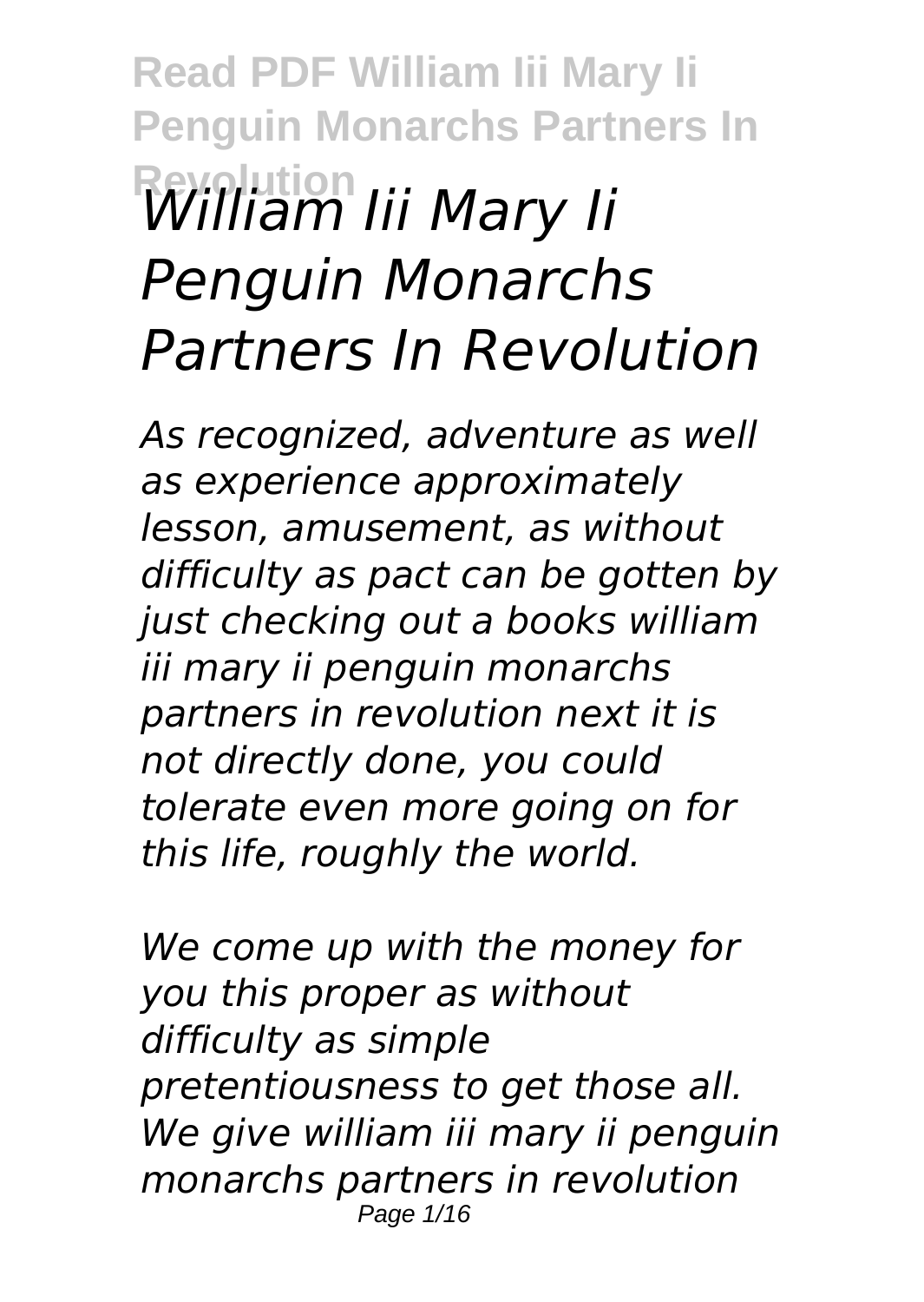**Read PDF William Iii Mary Ii Penguin Monarchs Partners In Revolution** *and numerous ebook collections from fictions to scientific research in any way. in the course of them is this william iii mary ii penguin monarchs partners in revolution that can be your partner.*

*Library Genesis is a search engine for free reading material, including ebooks, articles, magazines, and more. As of this writing, Library Genesis indexes close to 3 million ebooks and 60 million articles. It would take several lifetimes to consume everything on offer here.*

*William III & Mary II (Penguin Monarchs), Keates, Jonathan ... Britain's only ever "joint* Page 2/16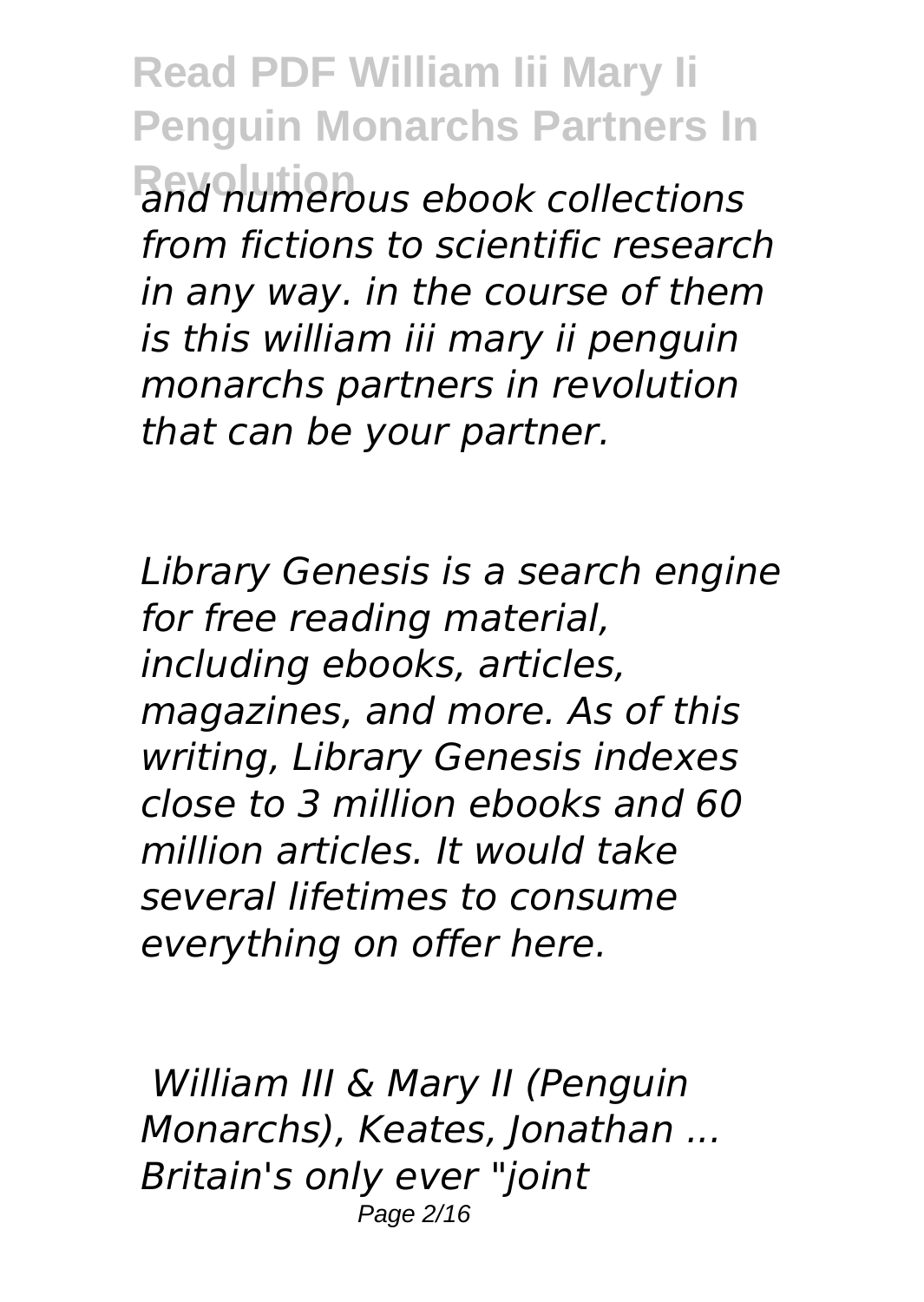**Revolution** *monarchs" William III (1689-1702) & Mary II (1689-94) changed the course of the entire country's history, coming to power through a coup (which involved Mary betraying her own father), reestablishing parliament on a new footing, and, through commiting Britain to fighting France, initiating an immensely long period of warfare and colonial expansion.*

*William III of England - Wikipedia William III (baptized William Henry) was born on November 4, 1650 in Binnenhof Palace, The Hague, Netherlands. On January 21, 1651, he was christened at the Grote Kerk in Haarlem. William was the only child of stadtholder William II, Prince of* Page 3/16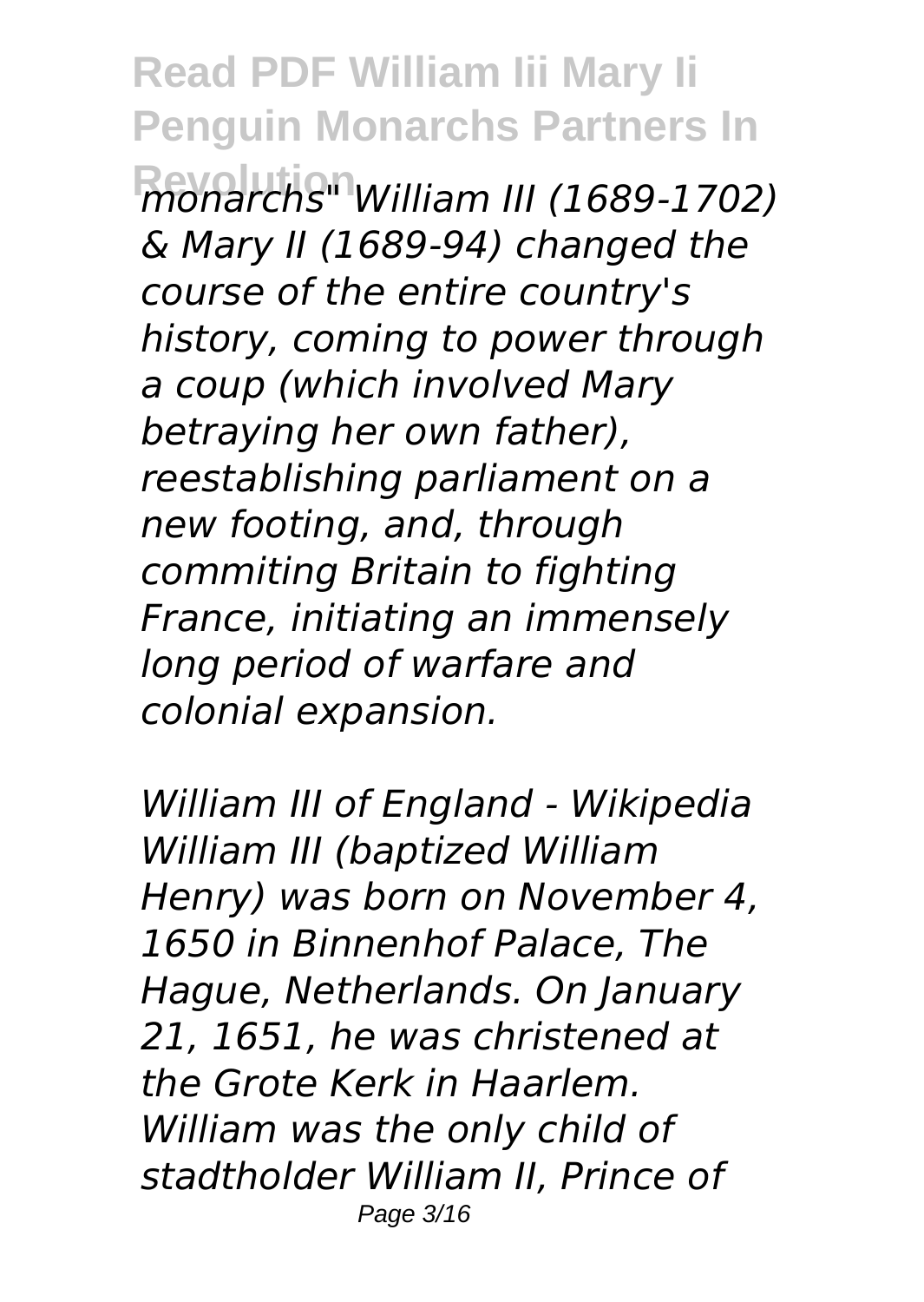**Read PDF William Iii Mary Ii Penguin Monarchs Partners In Revolution** *Orange, and Mary, Princess Royal. Eight days before he was born, his father died of smallpox.*

*William III & Mary II: Partners in Revolution by Jonathan ... Product Information. William III (1689-1702) & Mary II (1689-94) (Britain's only ever 'joint monarchs') changed the course of the entire country's history, coming to power through a coup (which involved Mary betraying her own father), reestablishing parliament on a new footing and, through commiting Britain to fighting France, initiating an immensely long period of warfare and colonial expansion.*

*William III & Mary II (2015 edition) | Open Library* Page 4/16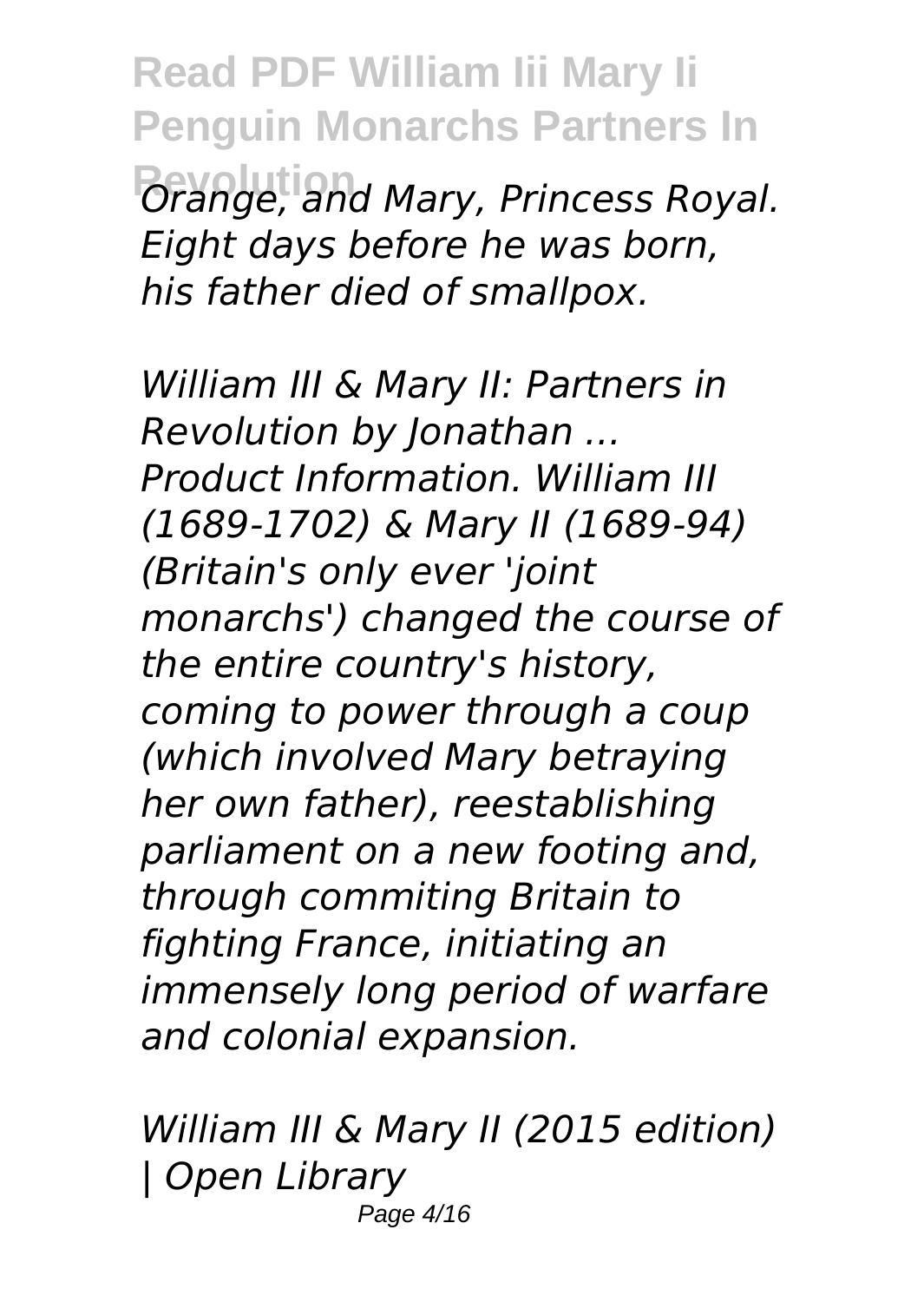**Revolution** *William's father, William II of the Dutch Republic, had died of smallpox just eight days before his son was born. According to William II's will, he named his wife, Mary, the guardian of their son. However, the will hadn't been signed before William II died, and was thus declared void.*

*William III & Mary II (Penguin Monarchs): Keates, Jonathan ... item 7 William III & Mary II (Penguin Monarchs): Partners in Revolution by Keates, Jona 7 - William III & Mary II (Penguin Monarchs): Partners in Revolution by Keates, Jona. AU \$19.34. Free postage. See all 7 - All listings for this product. No ratings or reviews yet.*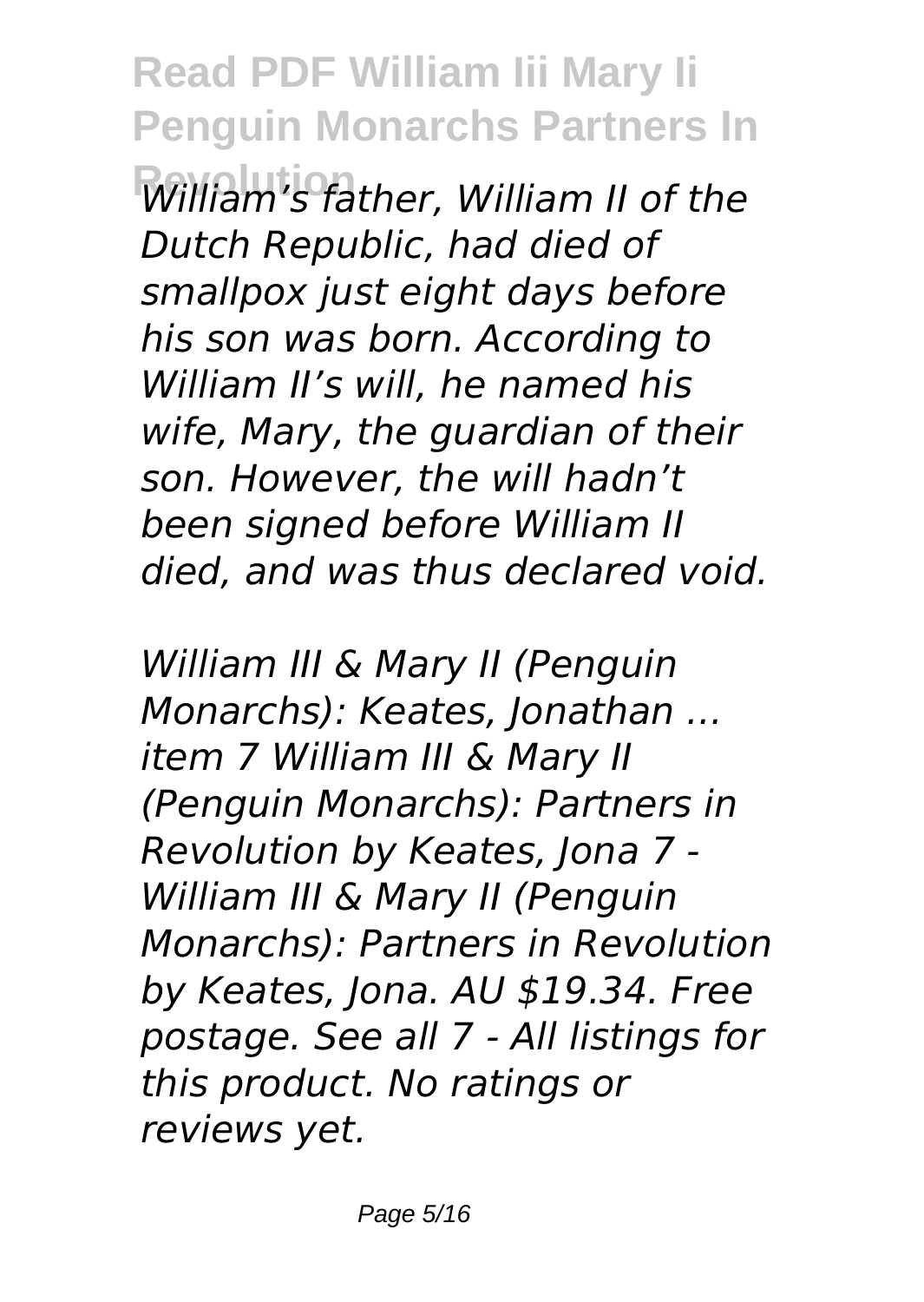**Read PDF William Iii Mary Ii Penguin Monarchs Partners In Revolution** *William II of England - Wikipedia At 77 pages William III and Mary II: Partners in Revolution doesn't provide a detailed look at the lives of William III and Mary II but Jonathan Keates does an excellent job detailing the importance of these joint monarchs and their reign in the development of modern representative government. Keates does examine their personalities.*

*William III & Mary II (Penguin Monarchs) on Apple Books William III & Mary II (Penguin Monarchs) Jonathan Keates. Henry V (Penguin Monarchs) Anne Curry. George V (Penguin Monarchs) David Cannadine. Mary I (Penguin Monarchs) John* Page 6/16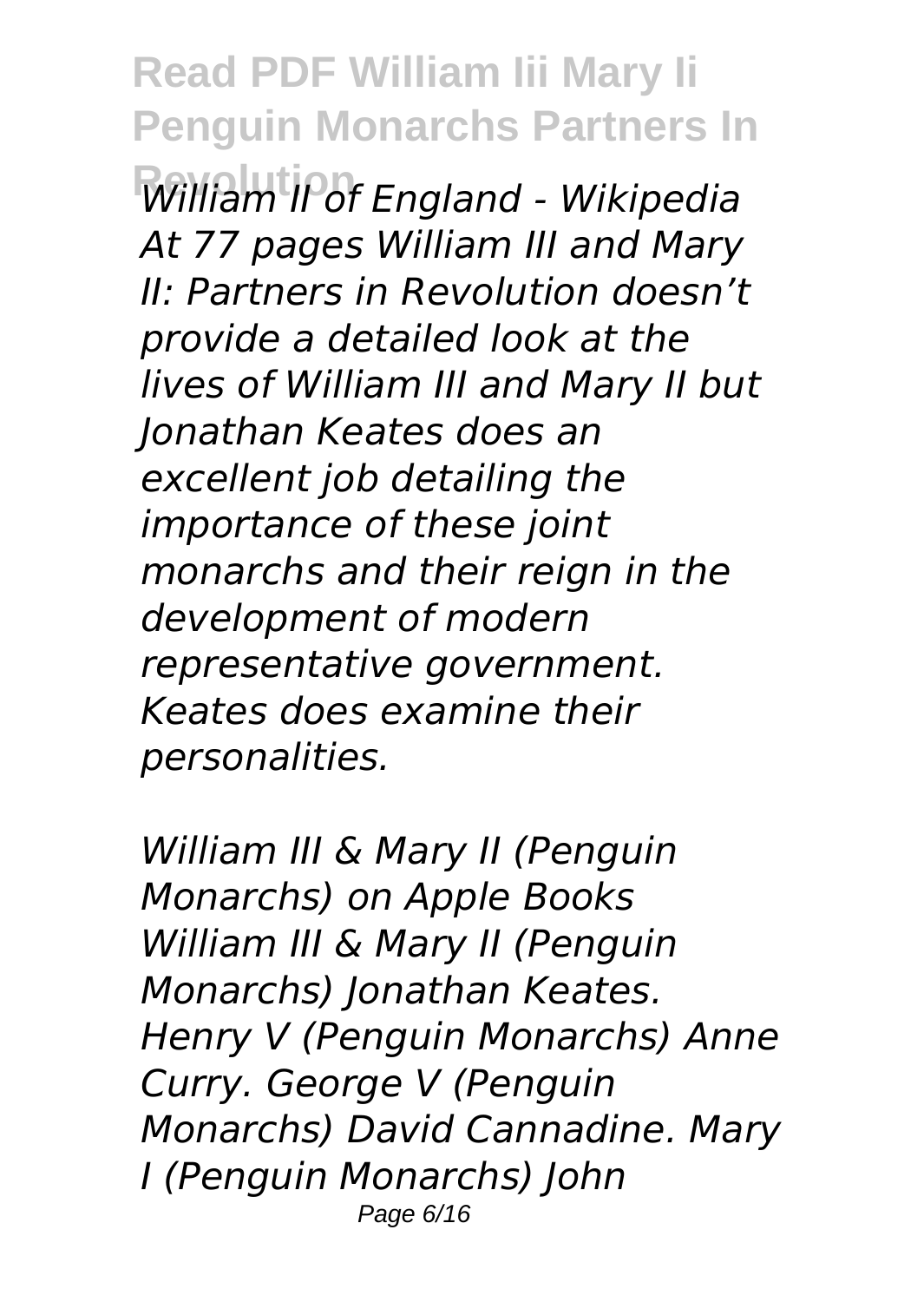**Read PDF William Iii Mary Ii Penguin Monarchs Partners In Revolution** *Edwards. William I (Penguin Monarchs) Marc Morris. Elizabeth II (Penguin Monarchs) Douglas Hurd. Edward III (Penguin Monarchs) Jonathan Sumption. Athelstan (Penguin Monarchs ...*

*William III (r. 1689-1702) and Mary II ... - The Royal Family William III was born in The Hague in the Dutch Republic on 4 November 1650. Baptised William Henry (Dutch: Willem Hendrik), he was the only child of Mary, Princess Royal and stadtholder William II, Prince of Orange.His mother was the eldest daughter of King Charles I of England, Scotland and Ireland and sister of King Charles II and King James II and VII.*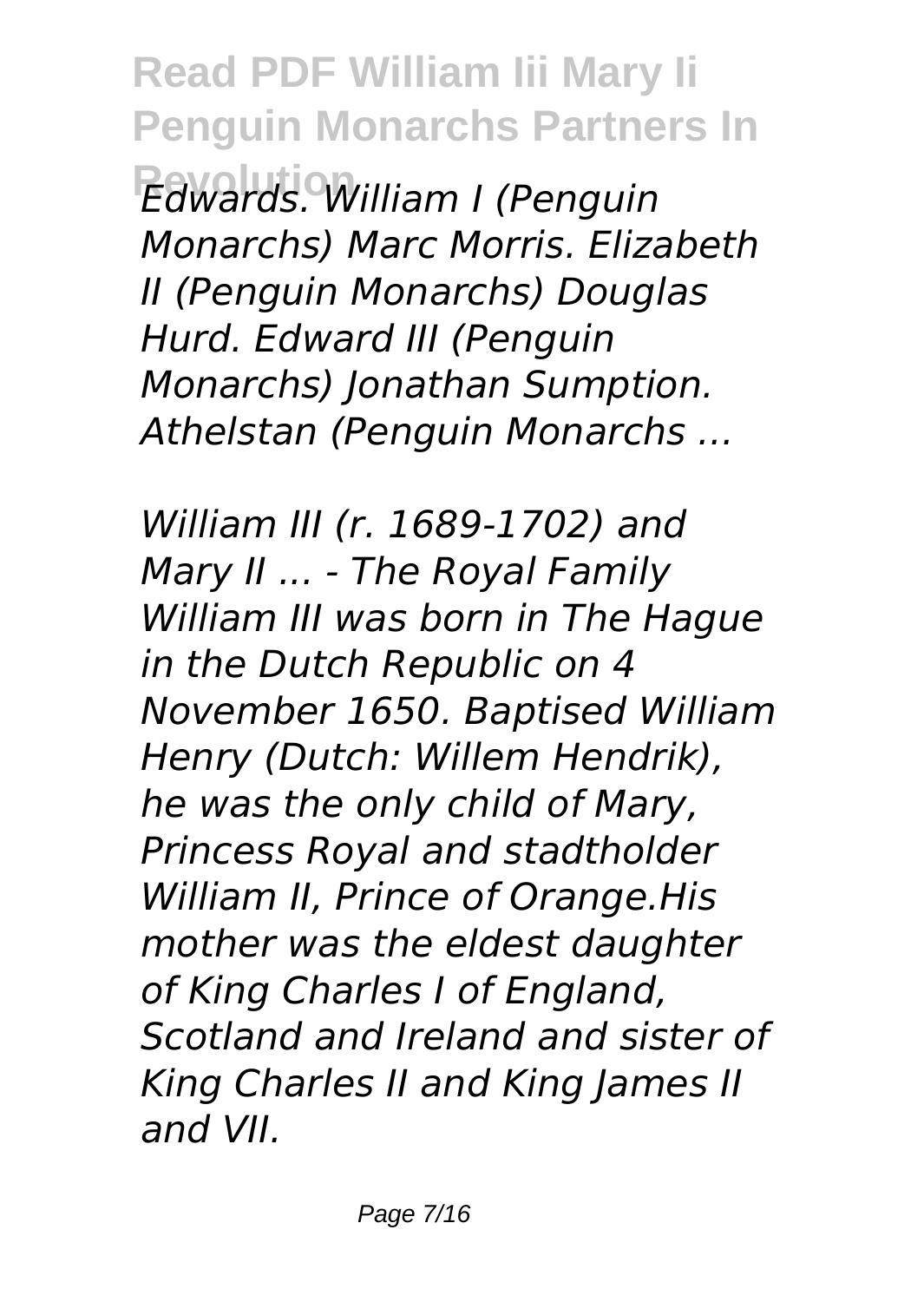**Revolution** *William III & Mary II (Penguin Monarchs): Partners in ... William III (1689-1702) & Mary II (1689-94) (Britain's only ever 'joint monarchs') changed the course of the entire country's history, coming to power through a coup (which involved Mary betraying her own father), reestablishing parliament on a new footing and, through commiting Britain to fighting France, initiating an immensely long period of warfare and colonial expansion.*

*William III and Mary II | GreatestBritons William III (1689-1702) & Mary II (1689-94) (Britain's only ever 'joint monarchs') changed the course of the entire country's* Page 8/16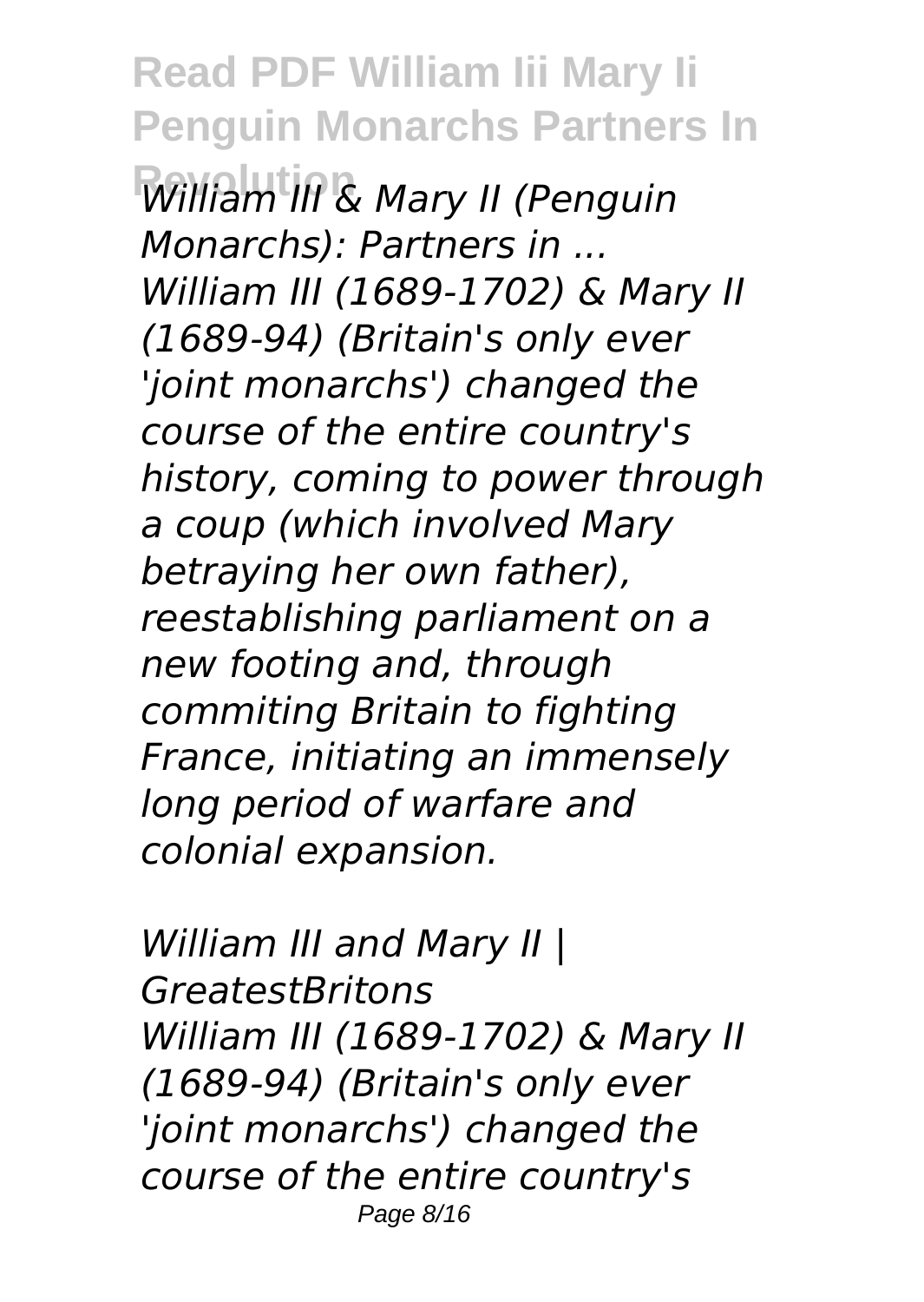**Read PDF William Iii Mary Ii Penguin Monarchs Partners In Revolution** *history, coming to power through a coup (which involved Mary betraying her own father), reestablishing parliament on a new footing and, through commiting Britain to fighting France, initiating an immensely long period of warfare and colonial expansion.*

*William III & Mary II (Penguin Monarchs): Partners in ... William (reigned 1689-1702) and Mary (reigned 1689-94) were offered the throne as joint monarchs. They accepted a Declaration of Rights (later a Bill), drawn up by a Convention of Parliament, which limited the Sovereign's power, reaffirmed Parliament's claim to control taxation and legislation, and* Page 9/16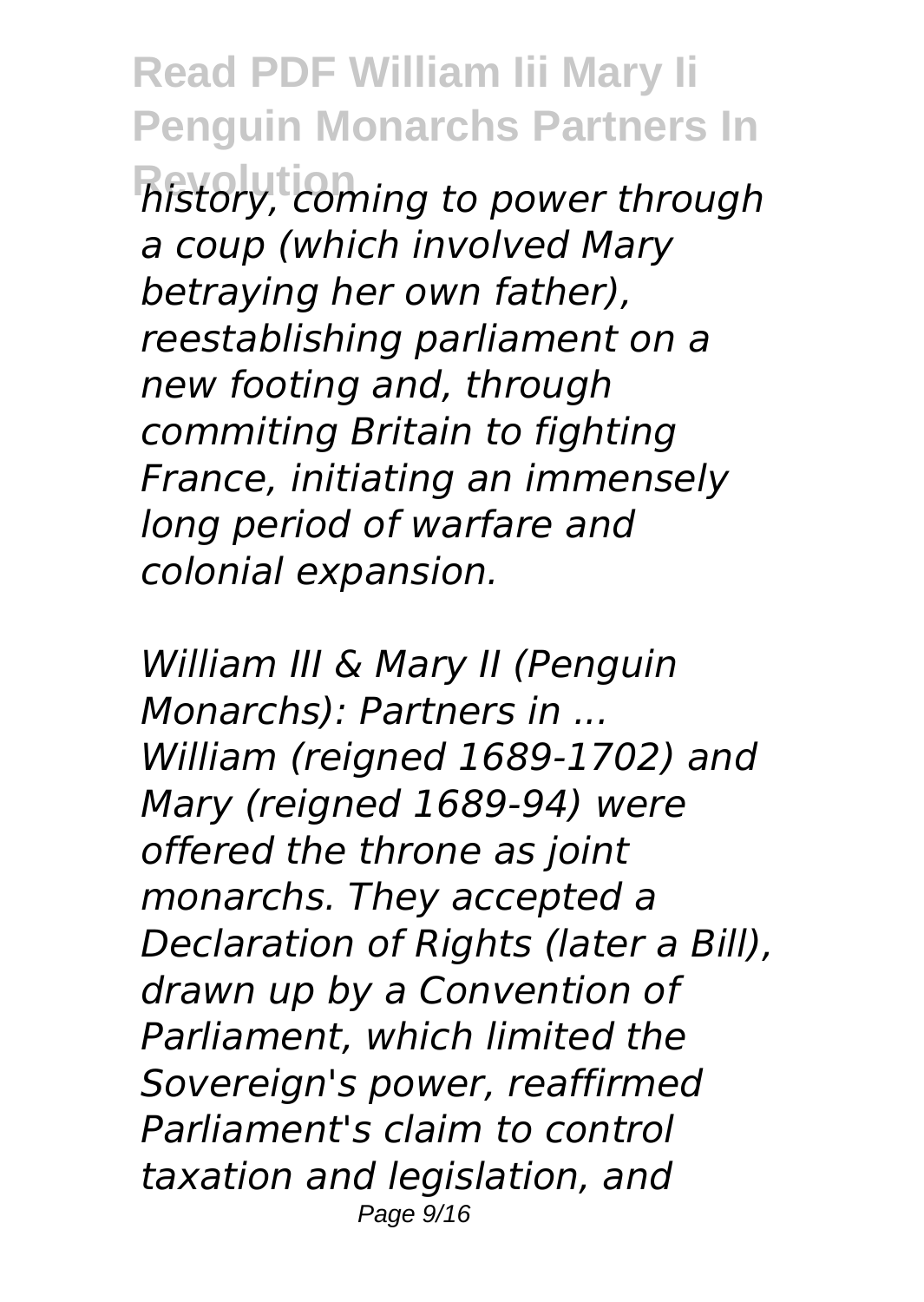**Read PDF William Iii Mary Ii Penguin Monarchs Partners In Revolution** *provided guarantees against the abuses of power which James II and the other Stuart Kings had ...*

*Penguin Monarchs - Penguin Books UK Cause of Death: Possibly Murder William II (Anglo-Norman: Williame; c. 1056 – 2 August 1100), the third son of William the Conqueror, was King of England from 26 September 1087 until 2 August 1100, with powers over Normandy, and influence in Scotland.He was less successful in extending control into Wales. William is commonly referred to as William Rufus (Rufus being Latin for "the Red ...*

*William III & Mary II (Penguin Monarchs) by Jonathan ...* Page 10/16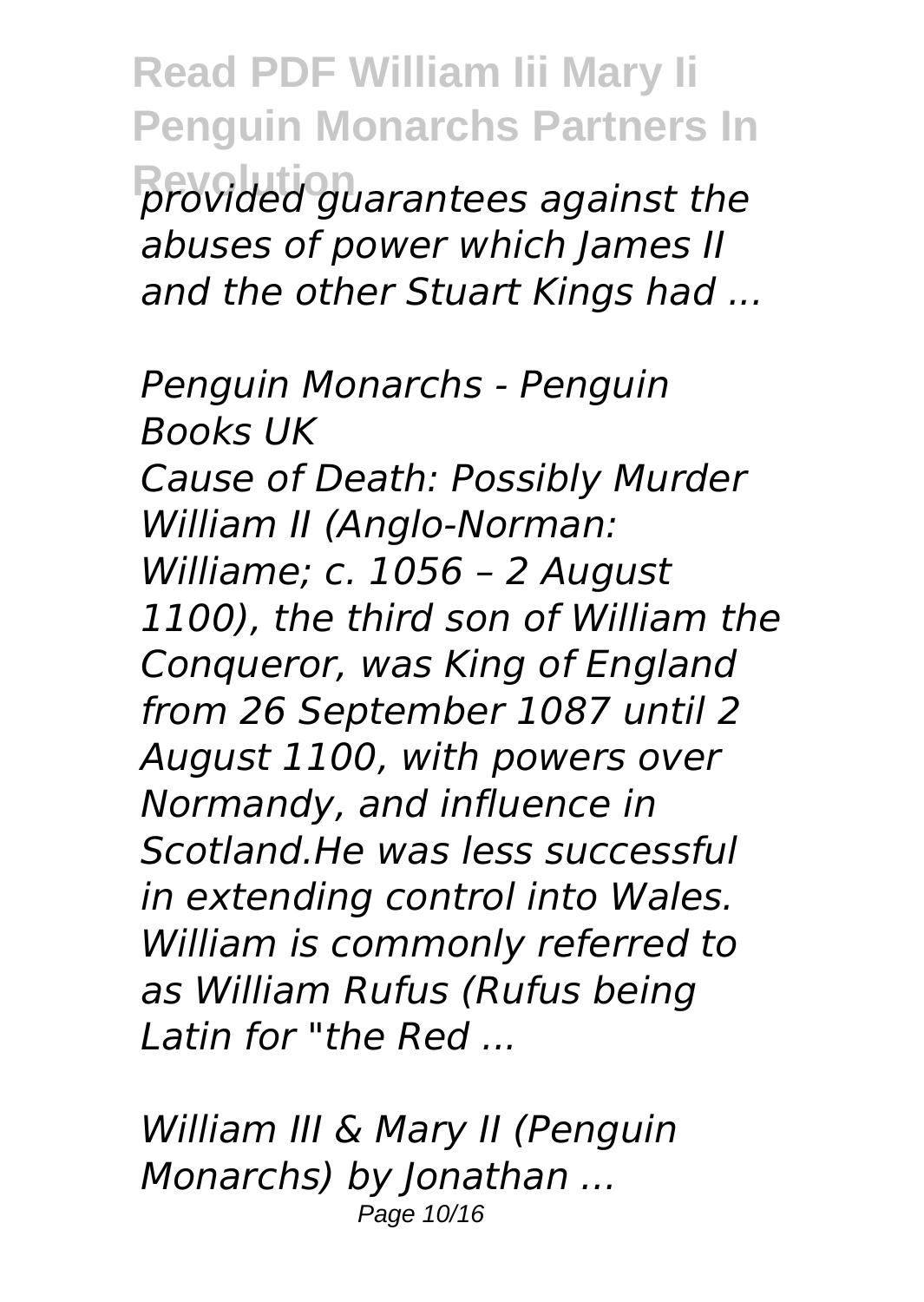**Revolution** *William III (1689-1702) & Mary II (1689-94) (Britain's only ever 'joint monarchs') changed the course of the entire country's history, coming to power through a coup (which involved Mary betraying her own father), reestablishing parliament on a new footing and, through commiting Britain to fighting France, initiating an immensely long period of warfare and colonial expansion.*

*William Iii Mary Ii Penguin William III (1689-1702) & Mary II (1689-94) (Britain's only ever 'joint monarchs') changed the course of the entire country's history, coming to power through a coup (which involved Mary* Page 11/16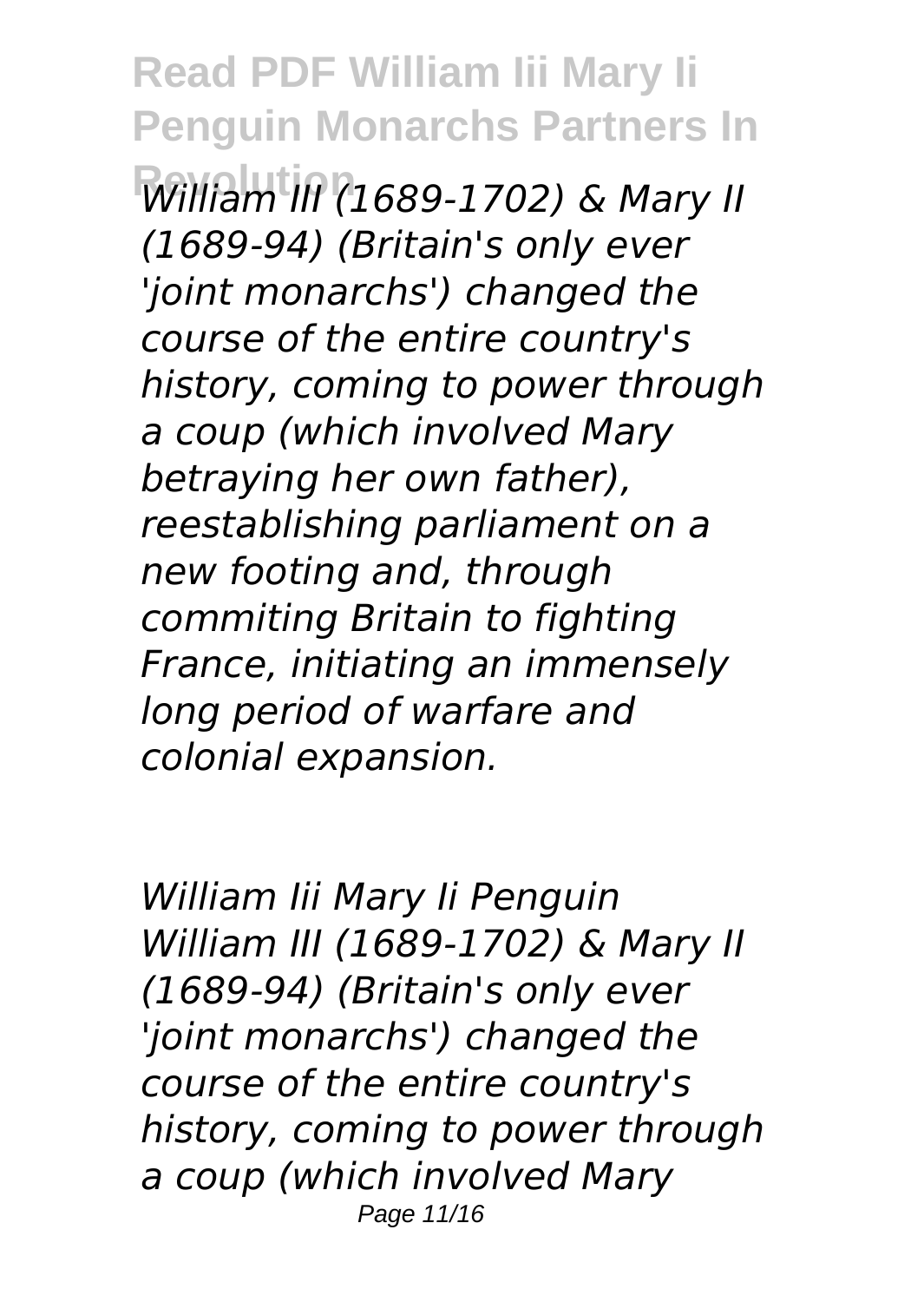**Read PDF William Iii Mary Ii Penguin Monarchs Partners In**  $B$ etraying her own father), *reestablishing parliament on a new footing and, through commiting Britain to fighting France, initiating an immensely long period of warfare and colonial expansion.*

*Amazon.co.uk:Customer reviews: William III & Mary II ... Find many great new & used options and get the best deals for William III & Mary II (Penguin Monarchs): Partners in Revolution by Jonathan Keates (Hardback, 2015) at the best online prices at eBay! Free delivery for many products!*

*William III & Mary II (Penguin Monarchs): Partners in ... William III (1689-1702) & Mary II* Page 12/16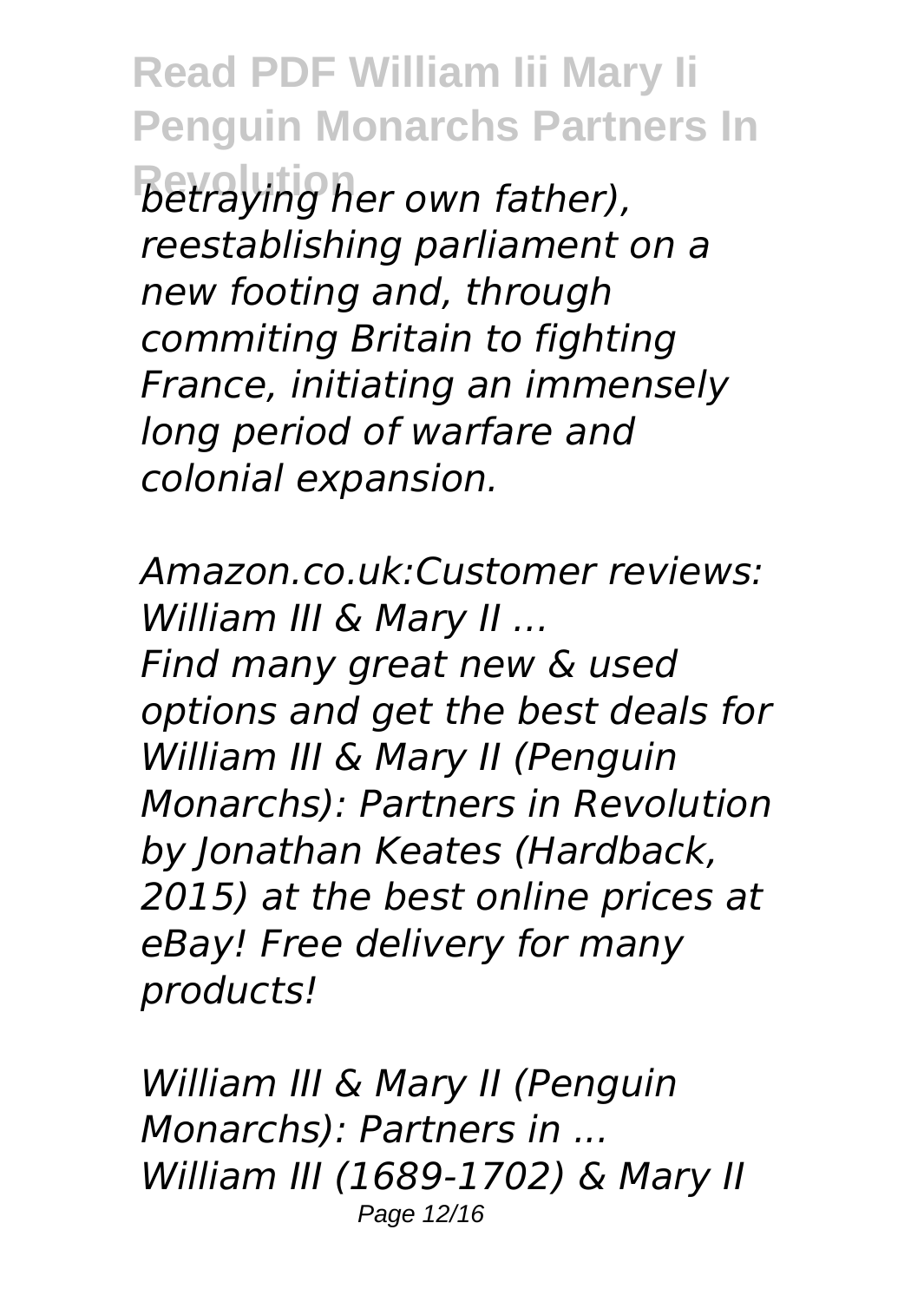**Revolution** *(1689-94) (Britain's only ever 'joint monarchs') changed the course of the entire country's history, coming to power through a coup (which involved Mary betraying her own father), reestablishing parliament on a new footing and, through commiting Britain to fighting France, initiating an immensely long period of warfare and colonial expansion.*

*William III & Mary II: Partners in Revolution (Penguin ... William III (1689-1702) & Mary II (1689-94) (Britain's only ever 'joint monarchs') changed the course of the entire country's history, coming to power through a coup (which involved Mary betraying her own father),* Page 13/16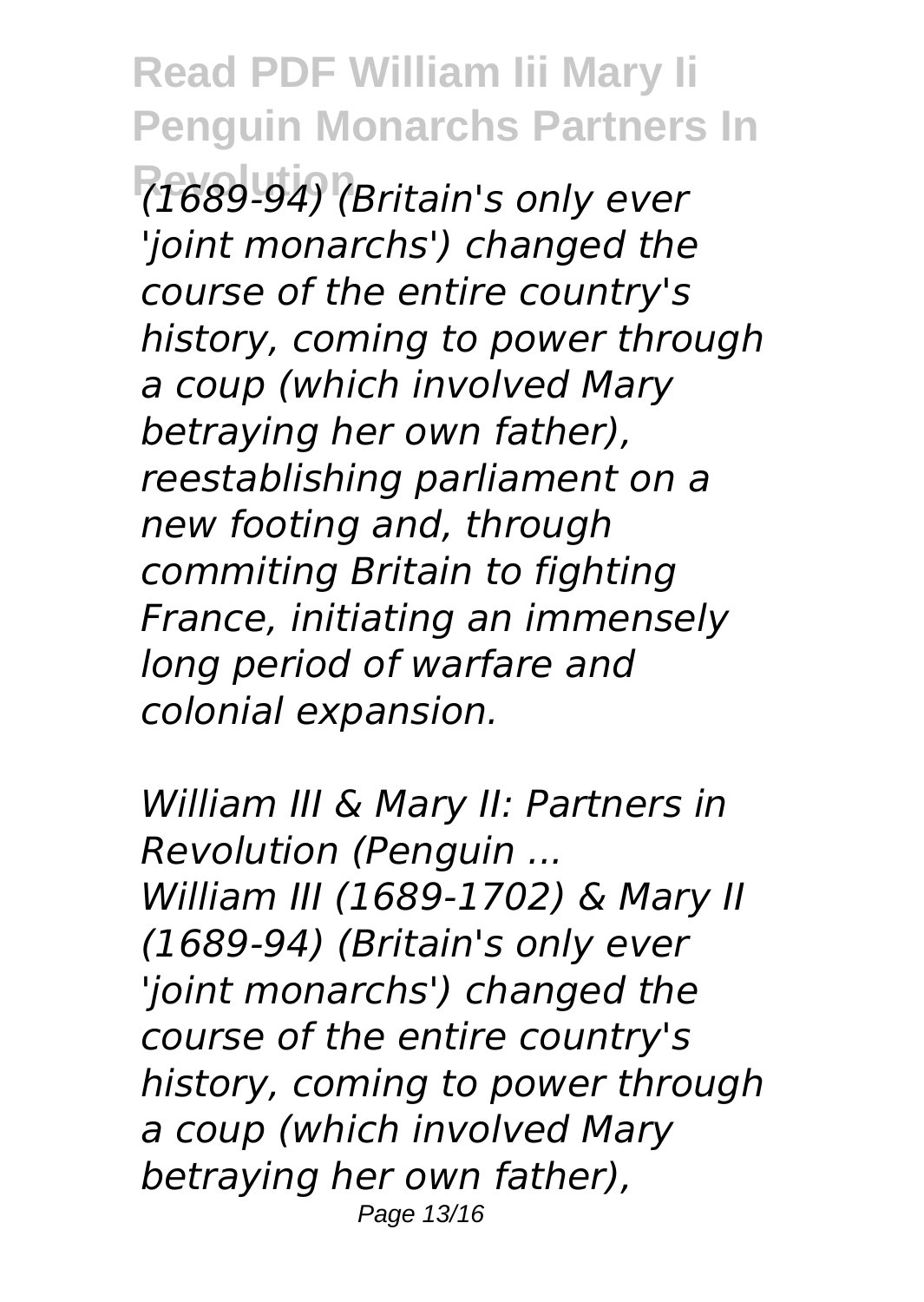**Read PDF William Iii Mary Ii Penguin Monarchs Partners In Revolution** *reestablishing parliament on a new footing and, through commiting Britain to fighting France, initiating an immensely long period of warfare and colonial expansion. Jonathan Keates ...*

*William III & Mary II: Partners in Revolution (Penguin ... The acclaimed Penguin Monarchs series: short, fresh, expert accounts of England's rulers - now in paperback. William III (1689-1702) & Mary II (1689-94) (Britain's only ever 'joint monarchs') changed the course of the entire country's history, coming to power through a coup (which involved Mary betraying her own father), reestablishing parliament on a new footing and,* Page 14/16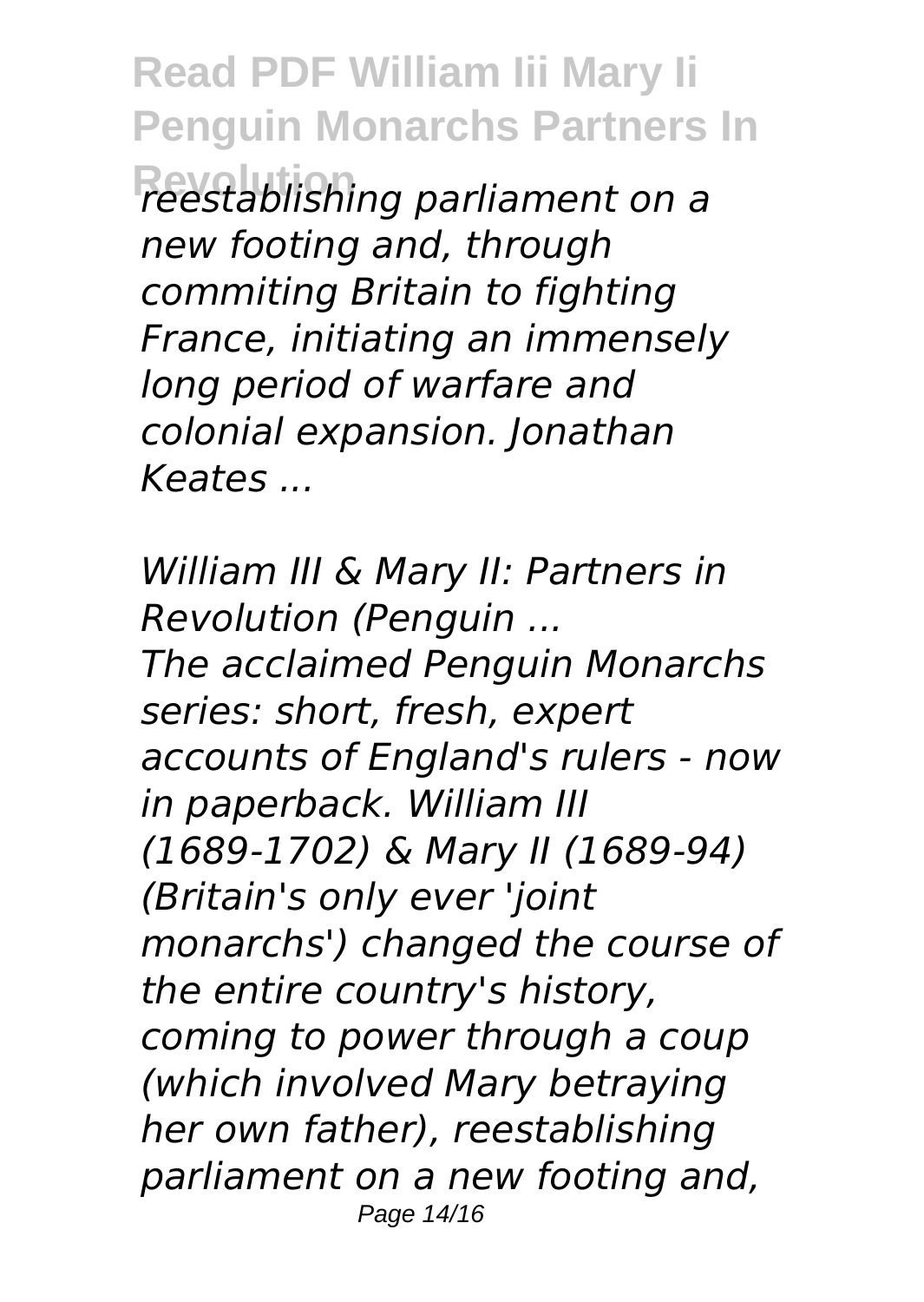**Read PDF William Iii Mary Ii Penguin Monarchs Partners In Revolution** *through commiting Britain ...*

*43 Forceful Facts About William and Mary, The First Modern ... William III (1689-1702) & Mary II (1689-94) (Britain's only ever 'joint monarchs') changed the course of the entire country's history, coming to power through a coup (which involved Mary betraying her own father), reestablishing parliament on a new footing and, through commiting Britain to fighting France, initiating an immensely long period of warfare and colonial expansi*

*William III & Mary II (Penguin Monarchs): Partners in ... William III & Mary II (Penguin Monarchs): Partners in Revolution* Page 15/16